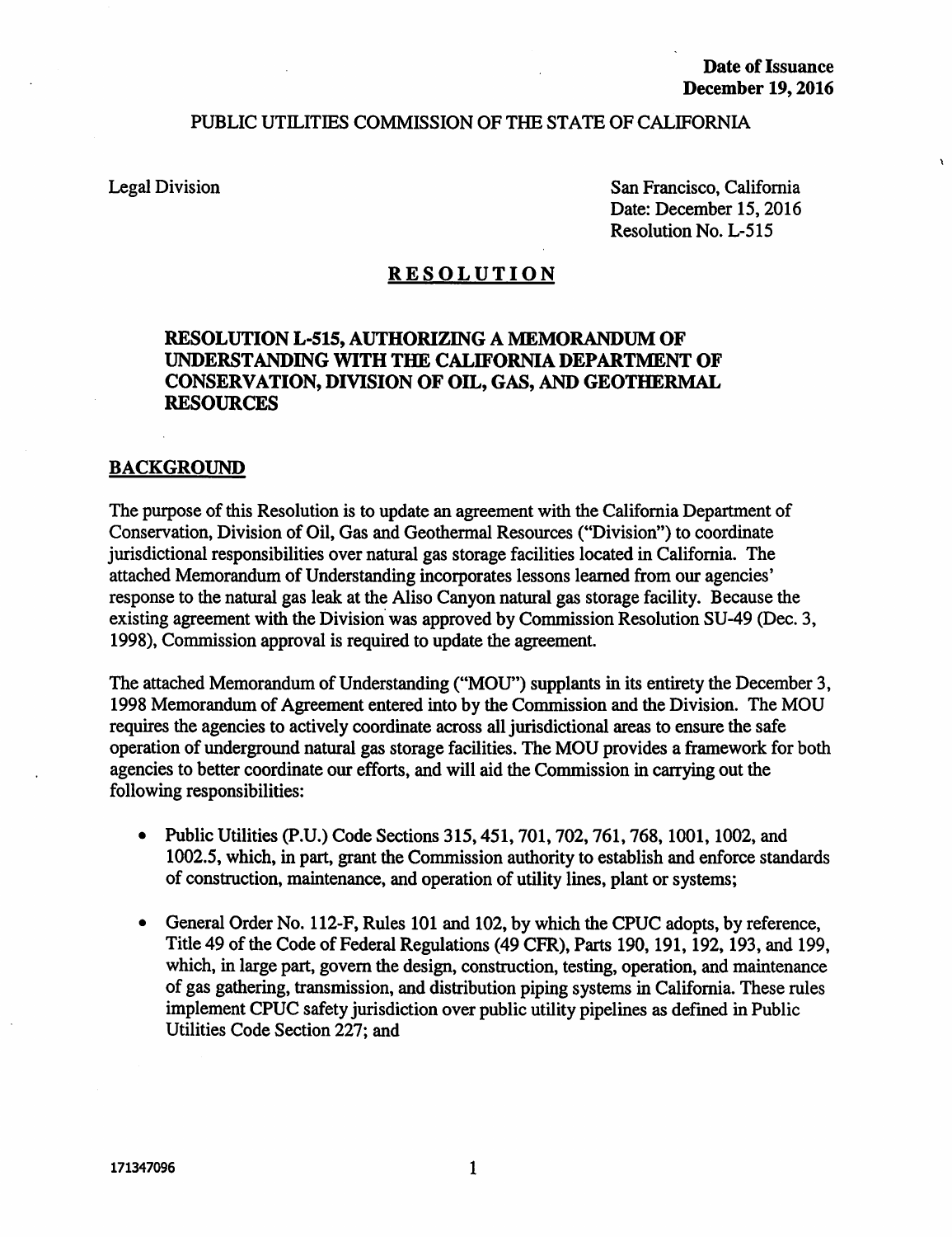• 49 U.S.C. Sections 60105, under which the United States Department of Transportation has certificated the CPUC to enforce the federal intrastate natural gas safety requirements and provided grant funding to carry out the federal mandates.

# DISCUSSION

Each agency has jurisdiction defmed by law over components of underground gas storage facilities located in California. The purpose of this MOU is to allow the Commission and the Division to coordinate activities at natural gas storage fields in an efficient and effective manner. The Commission should enter into the attached MOU with the Division, which, while not altering the statutory authority of either agency, provides a framework for each agency to inform the work of the other.

The Commission regularly enters into agreements will other state agencies to establish roles and expectations for exercising shared responsibilities. Usually, these cross-jurisdictional coordination efforts are effectuated at the staff level. In order to provide staff with the necessary flexibility that may be needed to accomplish the goals of the MOU as future circumstances change, the Commission should provide the Executive Director with authority to modify the MOU.

# **COMMENTS**

On December 2, 2016, the Division submitted comments supportive of this resolution and included an executed copy of the MOU. The executed copy of the MOU is now included as Attachment A, replacing the unsigned version of the MOU that was previously attached.

# THEREFORE, IT IS ORDERED THAT:

- 1. The Commission's Executive Director is authorized to sign, on behalf of the Commission, the Memorandum of Understanding included with this resolution as Attachment A.
- 2. If future amendments or revisions to the Memorandum of Understanding are required, the Executive Director is authorized to make changes to the MOU on behalf of the Commission.
- 3. This Resolution is effective today.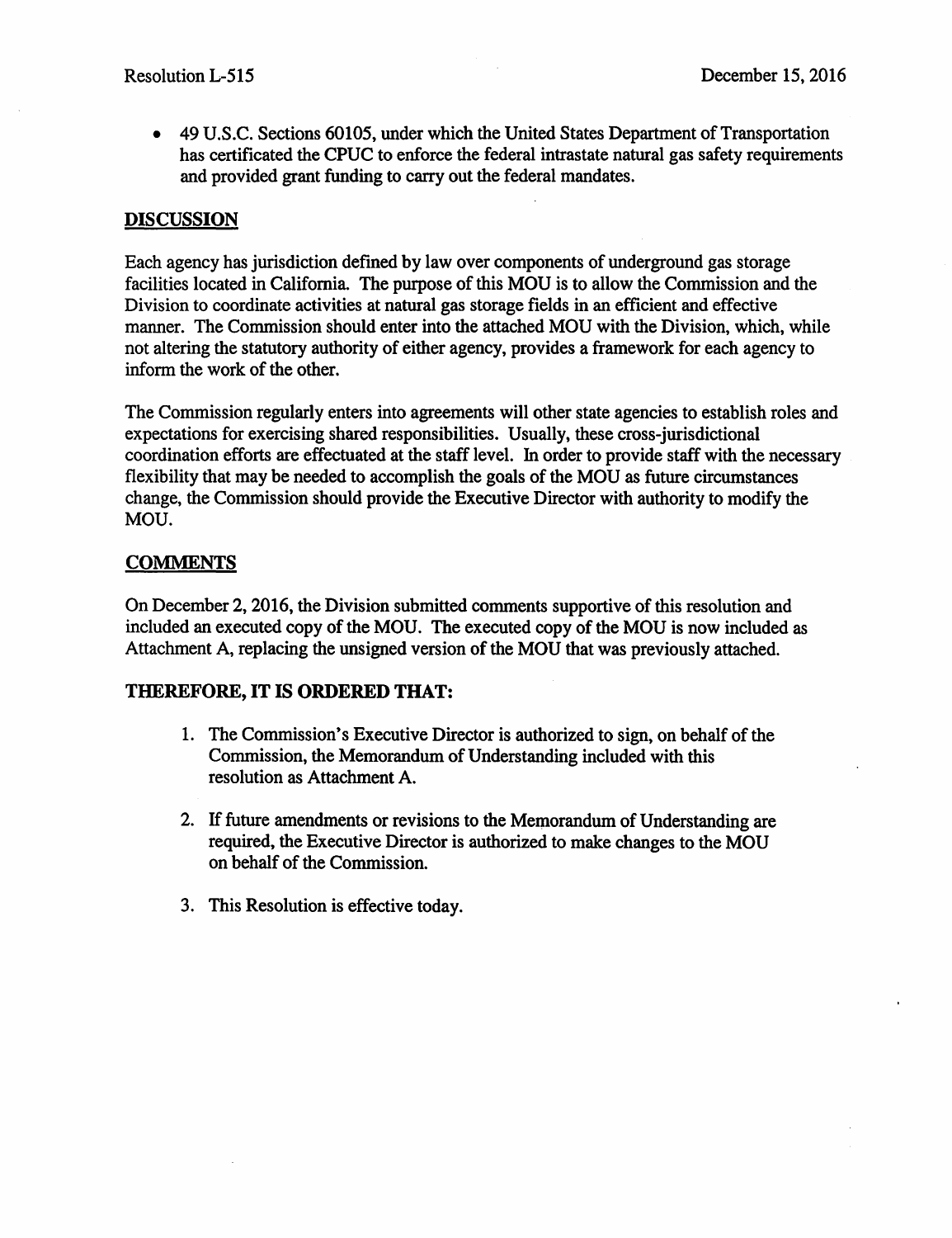I certify that this Resolution was adopted by the California Public Utilities Commission at its regular meeting on December 15, 2016, and that the following Commissioners approved it:<br> $FZN - T1 M0 T T TY$ December 15, 2016<br>y the California Public Utilities Commission at its<br>d that the following Commissioners approved it:<br> $T^2 \sim T^1 \frac{11}{11} T^1 \frac{11}{11} T^1 \frac{11}{11} T^1 \frac{11}{11} T^1 \frac{11}{11} T^1 \frac{11}{11} T^1 \frac{11}{11} T^1 \frac{11}{11} T^$ 

 $\frac{1}{\sqrt{2}}$ 

TIMOTHY SULLIVAN Executive Director

MICHAEL PICKER President MICHEL PETER FLORIO CATHERINE J.K. SANDOVAL CARLA J. PETERMAN LIANE M. RANDOLPH Commissioners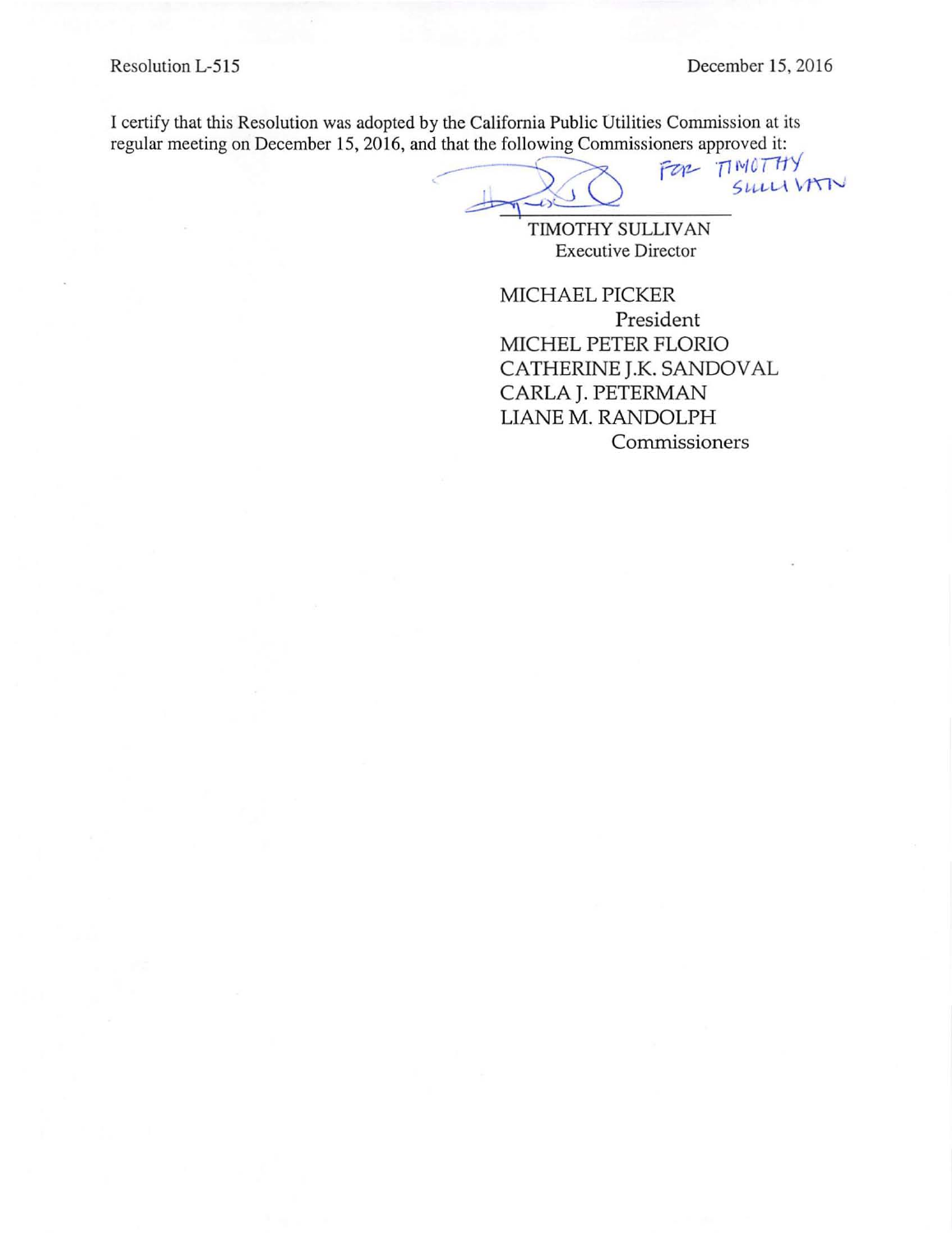# ATTACHMENT A

# Memorandum of Understanding between the California Public Utilities Commission and the California Department of Conservation Division of Oil, Gas, and Geothermal Resources

### I. Purpose

This Memorandum of Understanding is entered into by the California Department of Conservation, Division of Oil, Gas, and Geothermal Resources ("Division") and the California Public Utilities Commission ("CPUC"), (collectively, "Agencies") by and through the signatories listed herein. This Memorandum of Understanding ("MOU") supplants in its entirety the December 3, 1998 Memorandum of Agreement entered into by the CPUC and the Division.

The purpose of the MOU is to:

- 1. Describe generally the regulatory responsibilities under which each Agency oversees the safe operations of natural gas storage fields, including surface facilities, wells, and reservoirs that fall under the jurisdiction of both Agencies;
- 2. Describe intended leading and supporting roles for each Agency, where one Agency's regulatory efforts and expertise will guide and inform the regulatory efforts and expertise of the other; and
- 3. Coordinate the Agencies' interactions with federal agencies that have safety jurisdiction over natural gas storage facilities.

#### II. Roles and Responsibilities

- 1. Each Agency has jurisdiction defined by law over components of underground gas storage facilities located in California. This MOU provides a framework for the Agencies to coordinate activities at natural gas storage fields in an efficient and effective manner. Traditionally, the Agencies agreed that their responsibilities would be split at the wellhead, relying on DOGGR's expertise over wells and subsurface issues and the CPUC's general regulatory jurisdiction over utilities and its status as a U.S. Department of Transportation certified pipeline safety inspector. This MOU requires the Agencies to actively coordinate across all jurisdictional areas to ensure the safe operation of underground natural gas storage facilities. Such coordination will continue to require input from uniquely qualified personnel at each Agency to fully inform the work of both Agencies.
	- a. The Division has and retains all aspects of its existing authority and jurisdiction to regulate underground gas storage facilities, including but not limited to permitting and enforcement responsibilities over: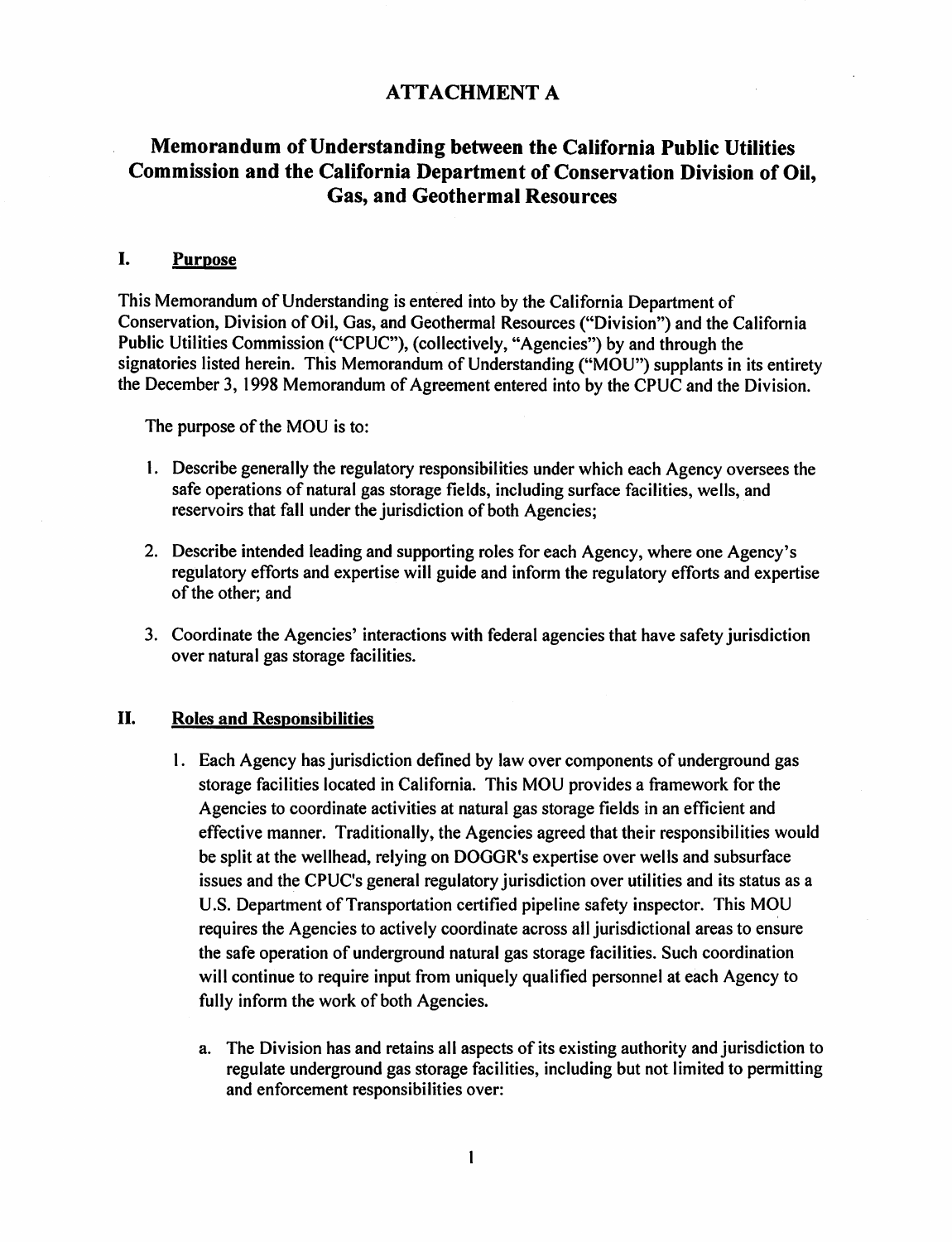- i. Surface facilities serving underground gas storage facilities as described under Public Resources Code sections 3010, 3106, and 3270;
- ii. Wells serving underground gas storage facilities under Public Resources Code sections 3106,3220, and 3403.5; and
- iii. Gas storage reservoirs, especially their isolation and safety, under Public Resource Code sections 3106, 3220, 3403.5.
- b. The CPUC has and retains all aspects of its existing authority and jurisdiction to ensure the safety of the underground gas storage facilities it regulates, including but not limited to permitting and enforcement responsibilities pursuant to:
	- i. Public Utilities (P.U.) Code Sections 315, 451, 701, 702, 761, 768, 1001, 1002, and 1002.5, which, in part, grant the Commission authority to establish and enforce standards of construction, maintenance, and operation of utility lines, plant or systems;
	- ii. General Order No. 112-F, Rules 101 and 102, by which the CPUC adopts, by reference, Title 49 of the Code of Federal Regulations (49 CFR), Parts 190, 191, 192, 193, and 199, which, in large part, govern the design, construction, testing, operation, and maintenance of gas gathering, transmission, and distribution piping systems in California. These rules implement CPUC safety jurisdiction over public utility pipelines as defined in Public Utilities Code Section 227; and
- iii. 49 U.S.C. Sections 60105, under which the United States Department of Transportation has certificated the CPUC to enforce the federal intrastate natural gas safety requirements and provides grant funding to carry out the federal mandates.
- 2. The Division will identify and share information for gas storage facilities with the CPUC, which may include the following:
	- a. Information supplied by or on behalf of underground gas storage facility operators supporting applications for permits to construct, rework, and plug and abandon wells serving underground gas storage facilities;
	- b. Information supplied by or on behalf of underground gas storage facility operators supporting applications for approval of injection projects serving existing or new underground gas storage facilities;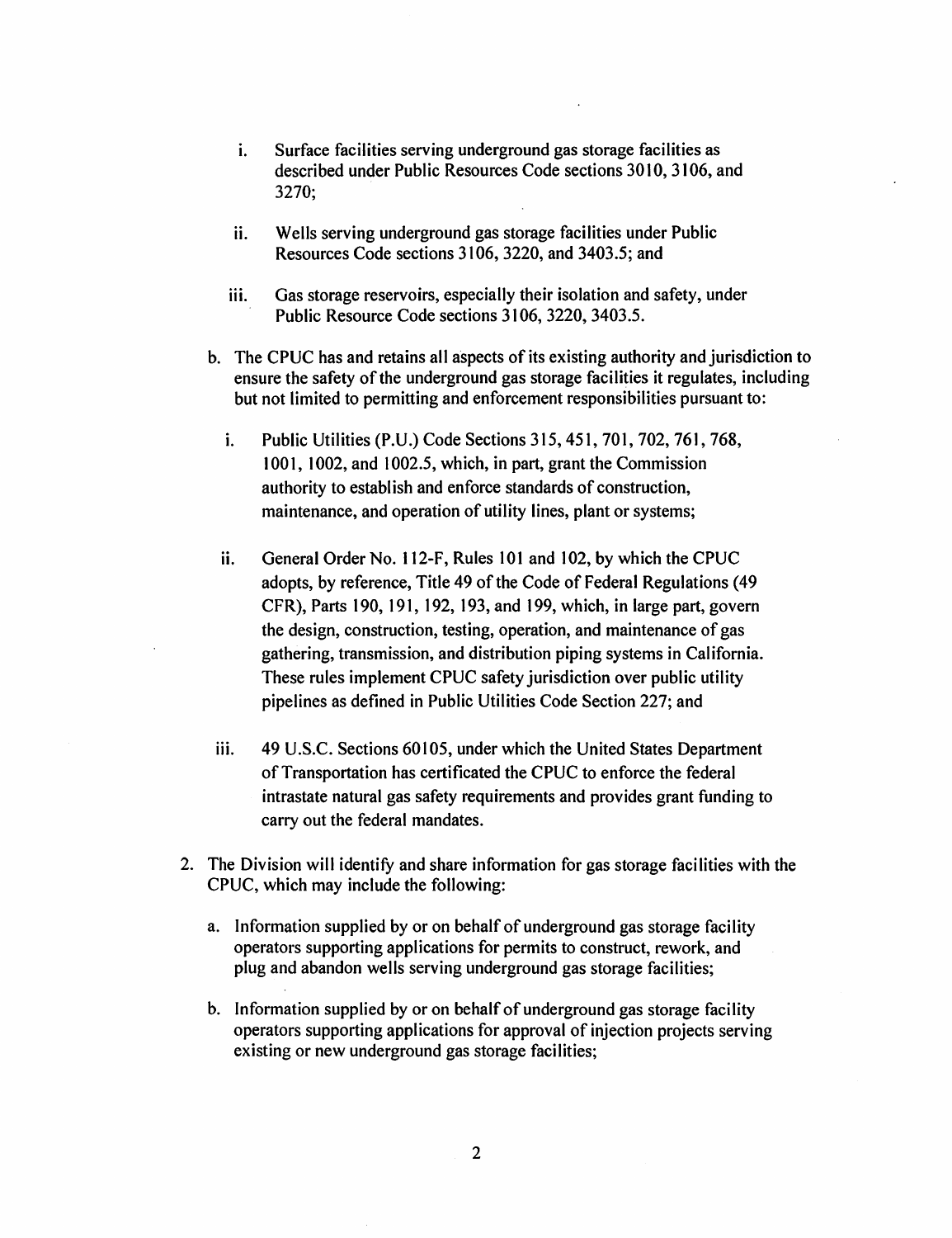- c. Underground gas storage facility operator reports of the locations of environmentally sensitive gas pipelines pursuant to AB 1420 (2015); and
- d. Data and other information submitted by underground gas storage facility operators that is required by current and future Division regulations including, but not limited to, well testing data, risk management plans, and compliance plans.
- 3. The CPUC will identify testimony and working papers in formal pleadings before the CPUC that implicate gas storage and related infrastructure. The CPUC will provide the relevant documents to the Division for review and feedback. The formal pleadings may include:
	- a. The General Rate Cases of jurisdictional utilities that own and operate gas storage fields, particularly any filings or analyses related to operations at storage . facilities;
	- b. Any proceeding implicating safety spending and infrastructure improvements at gas storage facilities, such as Southern California Gas Company's application to establish a Storage Integrity Management Program and the proceeding required by Public Utilities Code Section 714(a) to determine the feasibility of minimizing or eliminating use of the Aliso Canyon natural gas storage faci Iity; and
	- c. Applications for or amendments to Certificates of Public Convenience and Necessity to construct, expand, or repair underground gas storage facilities.
- 4. After the Division and CPUC provide the above information described in paragraphs 2 and 3 of this section, the recipient Agency will respond in a timely manner, within 10 business days, to better inform the proceedings listed above.
- 5. The CPUC and the Division will coordinate when performing safety inspections at gas storage facilities and share the results of the inspections with each other on a regular basis.
- 6. In an event that the CPUC or the Division identify an immediate safety threat, the Agencies will notify each other as soon as practical, but no later than within one business day of the discovery of the safety threat.
- 7. The CPUC and the Division will coordinate on incident response, including providing technical support to each other as needed.
- 8. The CPUC and the Division may need to share confidential and privileged information in furtherance of this MOU; all privileged and confidential information may be shared as described in this MOU and as allowed by law, without waiver of any privilege.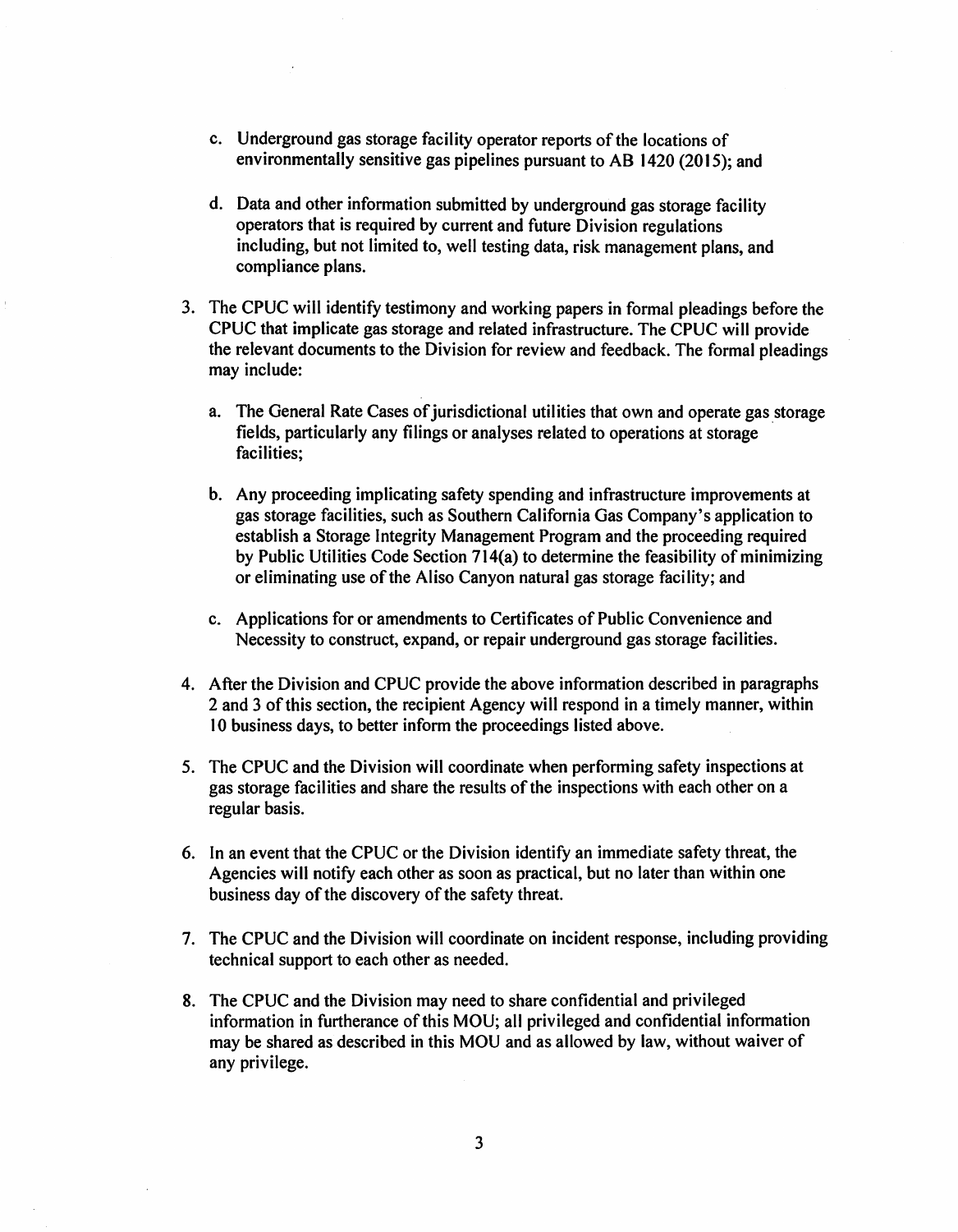- 9. For purposes of documents marked confidential or privileged and provided to the other Agency, those documents shall be maintained as confidential and shall not be released without an agreement in writing of the other Agency, unless a court of competent jurisdiction orders the release of those documents.
- 10. The Division and the CPUC will make all reasonable efforts to ensure that no disclosure of confidential or privileged information occurs. In the event an inadvertent disclosure of confidential or privileged information occurs, the party making such inadvertent disclosure will notify the other party to this MOU in writing and will make every reasonable effort to correct promptly the inadvertent disclosure.
- 11. If the CPUC or the Division receives a request to release, disclose or have access to any of the aforementioned privileged and/or confidential information (for example, by way of subpoena, discovery request, Freedom of Information Act or California Public Records Act request), the Agency receiving the request shall promptly transmit a copy of it to the Agency who originally generated the privileged and/or confidential  $document(s)$  or communications( $s$ ).

### III. Coordinated Actions with Federal Agencies

- 1. On June 22, 2016, President Obama signed the Protecting our Infrastructure of Pipelines and Enhancing Safety Act of 2016. The CPUC and the Division will work together to ensure their oversight of natural gas storage facilities is exercised in a manner consistent with the Act's mandates.
- 2. In the event that the Division pursues U.S. Department of Transportation certification of or agreement with the Division's program for oversight of wells, reservoirs and other components of underground gas storage facilities as provided in 49 U.S.C. Sections 60141(c), the CPUC will support and cooperate with the Division in the Division's pursuit of such certification to the extent the CPUC is allowed to do so by law.